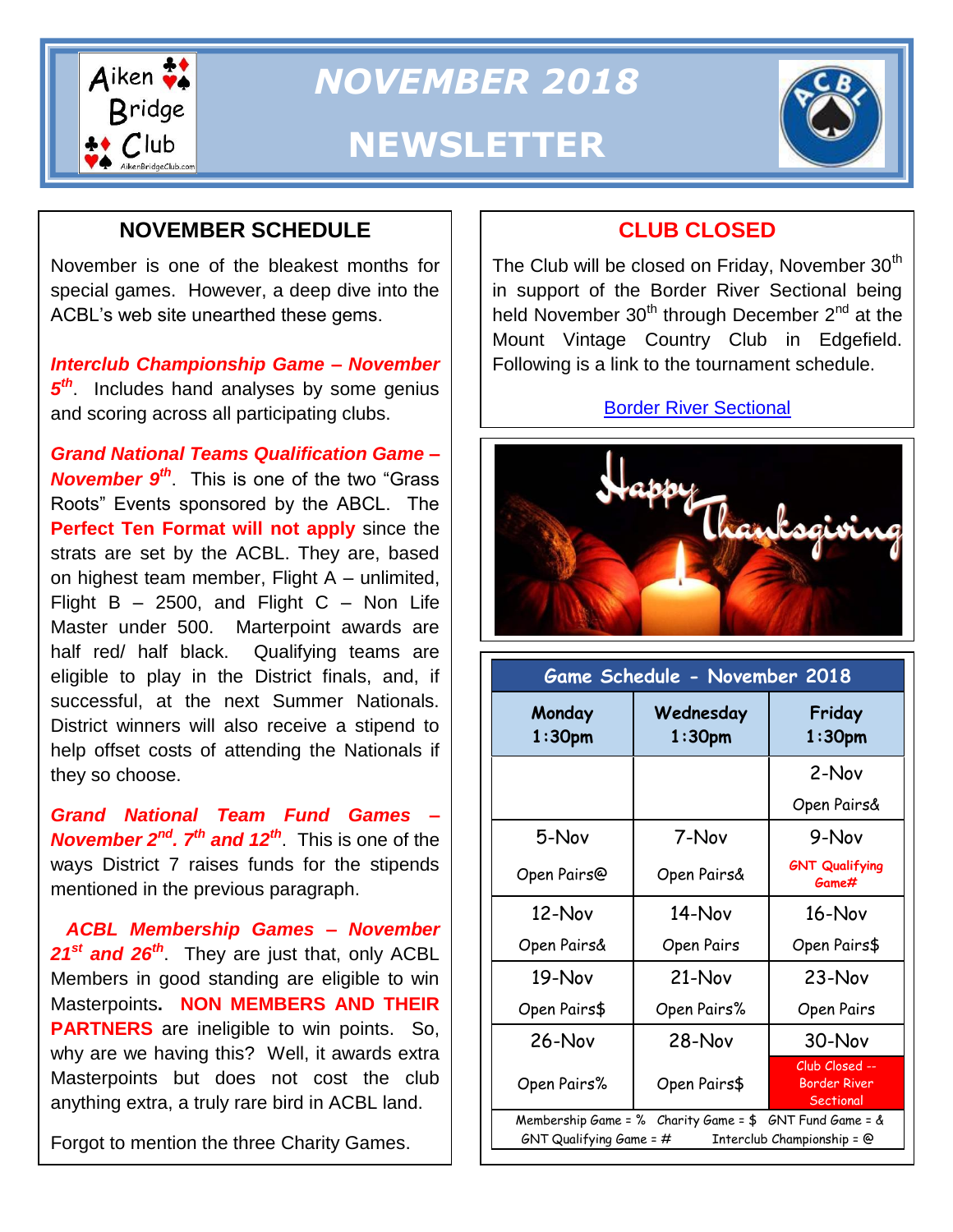### **HOLIDAY PARTY UPDATE**

At the October  $10<sup>th</sup>$  Board Meeting Phoebe presented the final plans for this year's Holiday and Volunteer Appreciation Party. Remember, the date for this year's party is different than last years. The party will be on **Monday, December 3rd at the Woodside Plantation Country Club**.

We have access to the building at 1:00, so our bridge game will start at 1:30 at the earliest, depending on how quickly we can set up the room for bridge. We will have two sections for our bridge game, one open pairs section like our normal games and a 499er section for those who prefer it. After bridge, probably about 5:15, we will have a social short hour (with cash bar) followed by a buffet dinner at six. If you feel compelled to know what's for dinner, ask any Board member.

Since the Country Club is closed on Mondays, we will pretty much have the whole place to ourselves. The bridge games and the dinner will be held in separate rooms, so there should be no need to move tables around. In addition, the parking lot should be pretty empty. The walk to the building entrance is not level, so, if you can't do slopes, please arrange for someone to drop you off at the entrance. Finally, we are not allowed to bring any of our usual treats to the venue, so, if you need an afternoon sugar fix or two, bring your own. Coffee and water will be available.

The Board approved the same surcharges as last year. Club members who have not played at our club at least 15 times in the twelve months ending October  $30<sup>th</sup>$  of this year will incur a \$20.00 surcharge if they wish to participate. The charge for spouses to attend will also be \$20.00. There is no card fee for members or their spouses.

The reason for the surcharge for infrequent players and spouses is simply a matter of fairness. Our frequent players contribute more to the surplus that allows us to have this event. While non playing spouses don't really contribute anything, we pay half as a reward for them putting up with their spouse's addiction.

**Please Read This.** Sign up for the party begins Friday, November  $2^{nd}$  and ends Monday, November 26<sup>th</sup>. November 26<sup>th</sup> is also the last day to pay any surcharges for yourself or your spouse. Phyllis Pellarin is in charge of surcharge collection. If you sign up and pay, you may cancel and get a refund as long as it is by November  $28<sup>th</sup>$ . After that, we are locked in to our guarantee to Woodside so no cancellations or refunds are possible.

Following is the quarterly list of members who have achieved new ACBL Ranks. It encompasses the five months since the last list. The last list was rather meager, but you guys got going again.

| Gold Life Master:               | John Baker                                                                                 |
|---------------------------------|--------------------------------------------------------------------------------------------|
| Silver Life Master:             | Ginny Brooks, Lynthia Strong                                                               |
| <b>Advanced NABC</b><br>Master: | <b>Bill Phillips</b>                                                                       |
| <b>Regional Master:</b>         | Marc Carney, Gail Conner, Jim<br>Gossage, Miles Hall, Elvira<br>Merrell, and Becky Scoggin |
| Sectional Master:               | Lily Grinspun, Butch Rachal                                                                |
| Club Master:                    | Chris Amabile                                                                              |
| Junior Master:                  | <b>Beverly Cameron</b>                                                                     |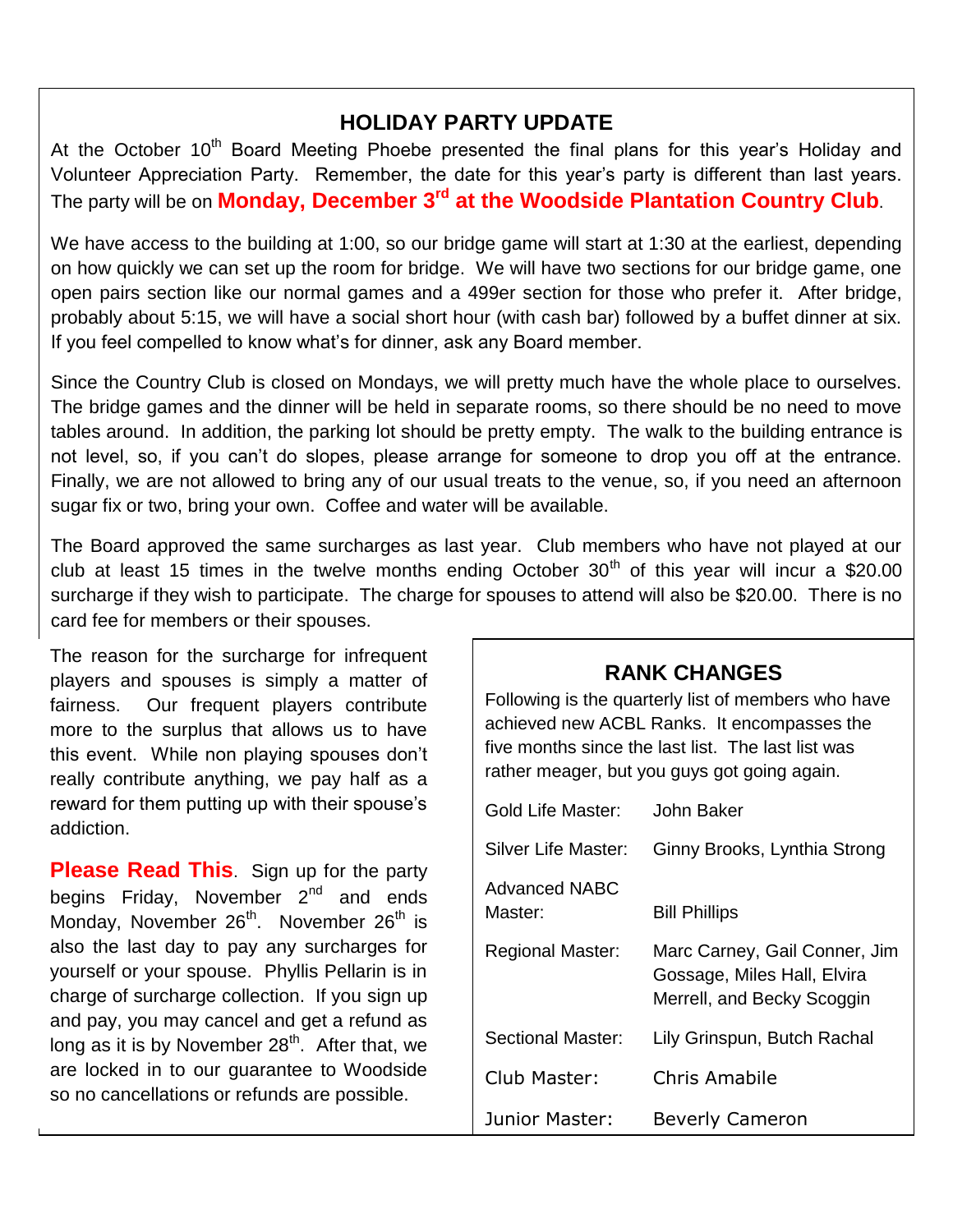## **THE GOOD, THE BAD AND THE NEARLY UGLY**

No, no, no, I'm not talking about your bidding. I'm not even talking about the classic spaghetti western (is that oxymoronic?) starring the future 'Dirty Harry'. I'm actually talking about our annual Sectional Tournament held the last weekend in September at the Odell Weeks Center.

 of Hilda Catering. Our decorator, Lynn P, did her usual great job making the gym attractive with her **The Good** – it was a really nice event. The tournament ran very smoothly (Thanks Alan). The culinary experience was, as always at our events, superb. We had an incredible variety of edibles from breakfast sandwiches to decadent deserts and a great Sunday buffet provided by Mike Morrow, owner collection of card sculptures (not sure what else to call them) and assorted pot potted plants.

Many thanks to our member volunteers who worked so hard on this event. The foodies, Pat and Shela. Jesse, who took care of construction and demolition. Cathie, our Partnership Chair. Anita, who was everywhere doing whatever needed doing. And me, who dragged my ass out of bed way too early and did little else.

Last, but nowhere near least, thanks to all our members who contributed culinary delights or cash in lieu. Pat estimated that these contributions saved our club between five and six hundred dollars.

Bottom line -- I thought it was a very nice event and am sure it was enjoyed by all who attended.

**The Bad** – well, nobody attended. Total table count for the tournament was 137.5, down a whopping 20% from last year. In the open events, table count decreased from 120 to 111, about 7%, but in the 299er events the decrease was a staggering 49%. So, what the hell happened? First, our new date this year was a conflict with Kay's previously arranged annual foray to Edisto Beach, resulting in a loss of about eight to ten tables in the open events and six or so in the 299er events. We also had a larger than normal number of members who were out of town or had unusual circumstances that prohibited their participation. I guestimate this was about a ten table loss in the open events and four or five tables in the 299er events.

Having done my best to rationalize these awful results to both you and me, it's time to apply the good old BS check using the following adage: Figures don't lie, but liars figure. Decide what you think.

Bottom line – the decrease in the open events is not a big concern. However, the 299er events were a major disaster. The 299ers stayed away in droves.

*continued on the other side of this page*